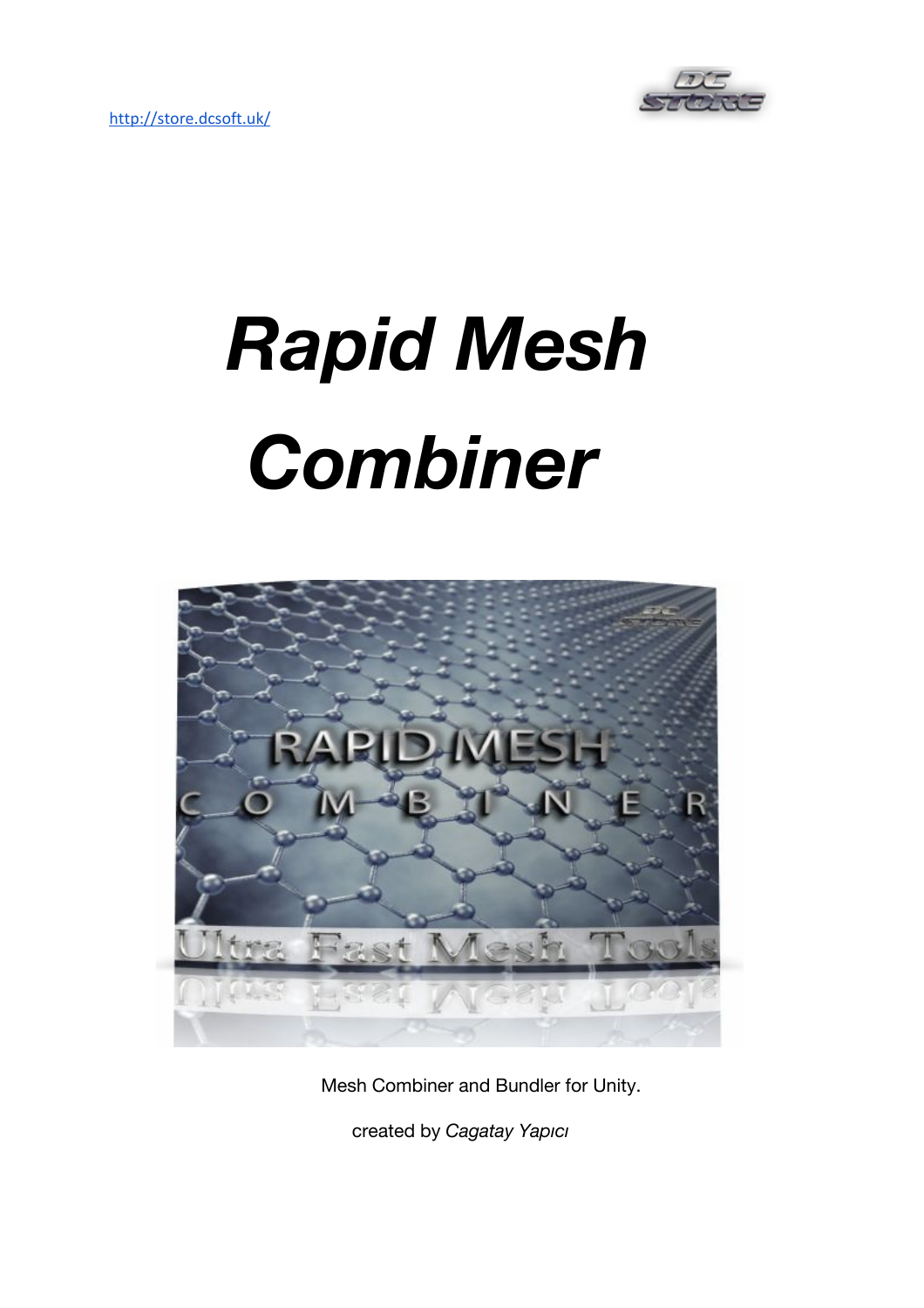<http://store.dcsoft.uk/>



## **Contents**

- 1. Introduction
- 2. FAQs
- 3. Demos & Videos
- 4. Package Contents
	- a. All Scripts
	- b. Properties of Editor Script
	- c. Setup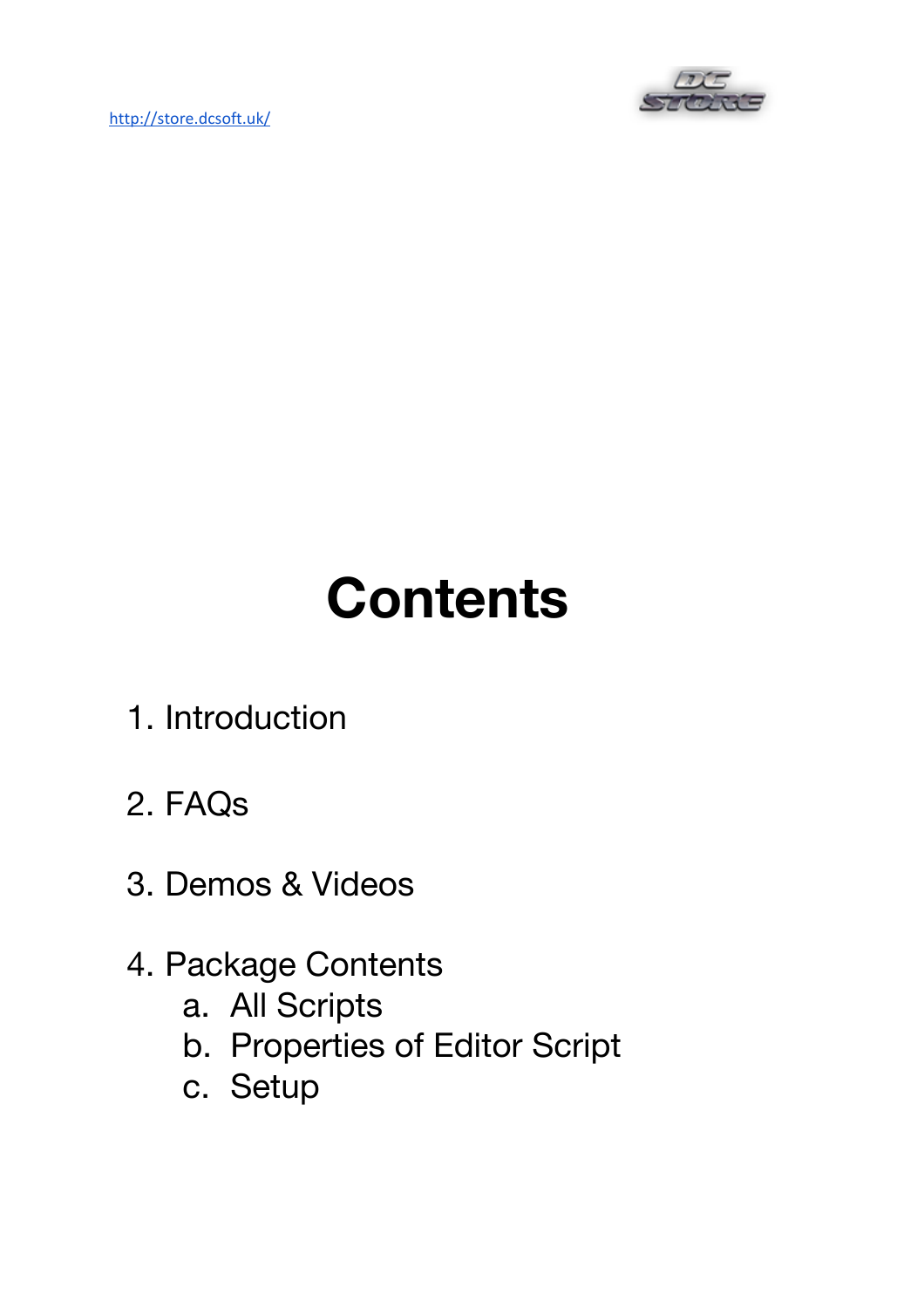

## 1. Introduction

This package provides the functionality of Mesh Combine and Mesh Bundling .This product is an alternative for Unity's Mesh.CombineMeshes\*. Furthermore with Bundling property using Rapid Mesh Combine you can group objects by vertices count.The image which represents the transformation is shown below.



\*<https://docs.unity3d.com/ScriptReference/Mesh.CombineMeshes.html>

### 2. FAQs

Q: What is difference between Unity's Combine Mesh and Rapid Mesh Combine?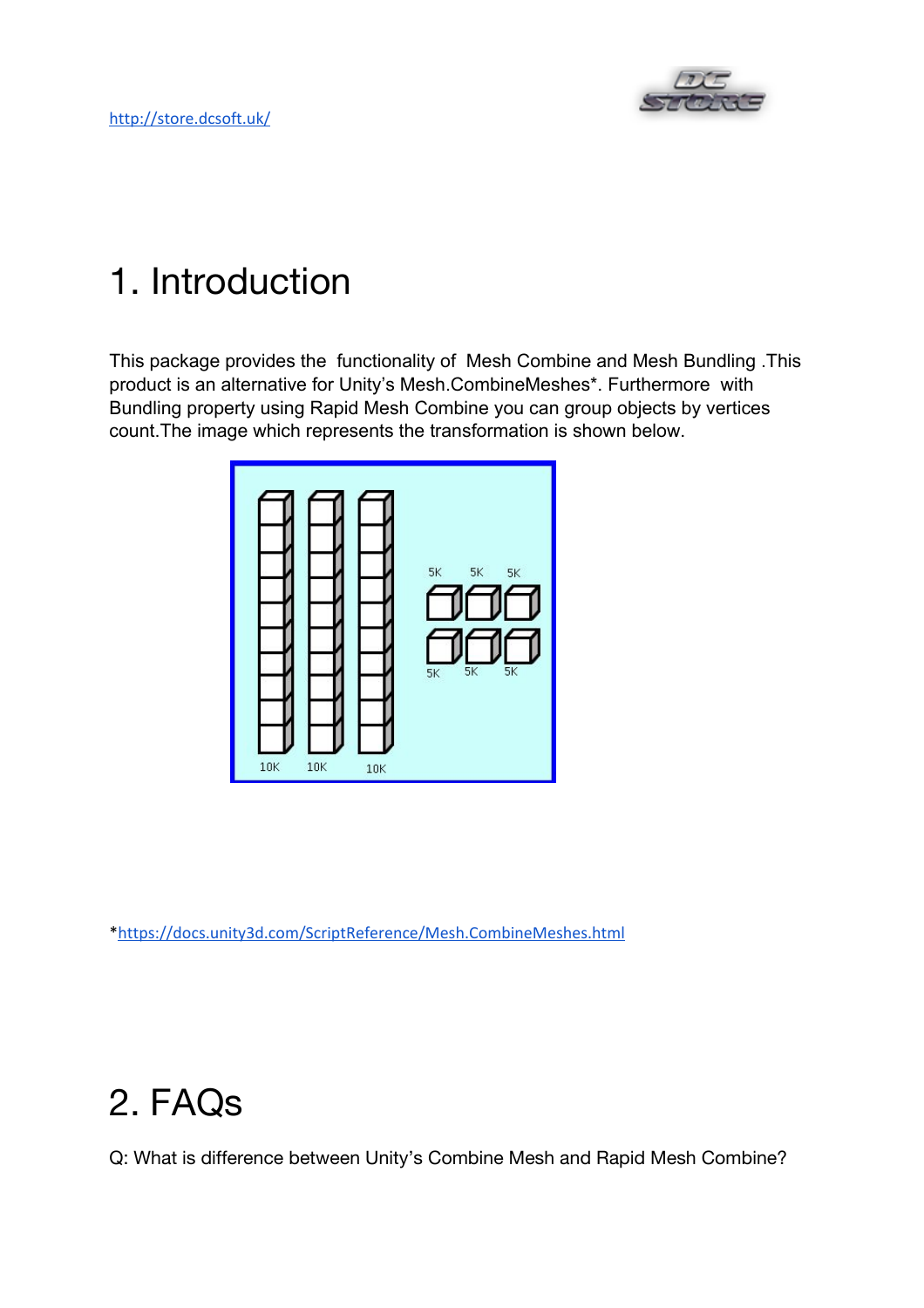

A: The Rapid Mesh Combine does not uses Unity's Mesh.CombineMeshes. Instead of creating submeshes as Unity's CombineMeshes extension method , Rapid Mesh Combine creates a single Mesh.

Q: What is Mesh Bundling?

A:With mesh bundling you can group combined meshes as separate objects , by defining maximum vertices count per object. For example you have lots of meshes in game and you want to combine them, in addition to combine you want them to have maximum 10K vertices. This is what you are looking for.

Q: So this plug-in contains Mesh-Slicing feature to group?

A:Actually no . I don't mean mesh slicing it is a different future project. This is bundling which is defining the maximum vertex count per object.

Q: Can I save the prefabs that I manipulate during run time?

A : You can not save with Rapid Mesh Combine System.It is not designed to do that. But there are tools in the asset store about serialization of runtime instantiated gameobjects.

Q: How is the performance is really fast ?

A: Because of the threads .Carrying out the algorithm to thread is completely frees Unity's main thread so there will be no performance loss.

B: Carrying unsafe code to c# have a little bit help too.

Q: Why the source code of core functionality has been provided as a DLL.

A: The CagLib DLL contains unsafe context codes to gain extra speed. For this reason modification of core codes will cause problems.

Q: Is this multi-threaded?

A: Yes. You can even set the thread count .

Q: Can i integrate to my game ?

A:Yes. You can integrate it . The Rapid Mesh combine is designed for that. You just need to include Combine Controller and Cagmeshlib.dll.

Q: Does it have mesh editor script ?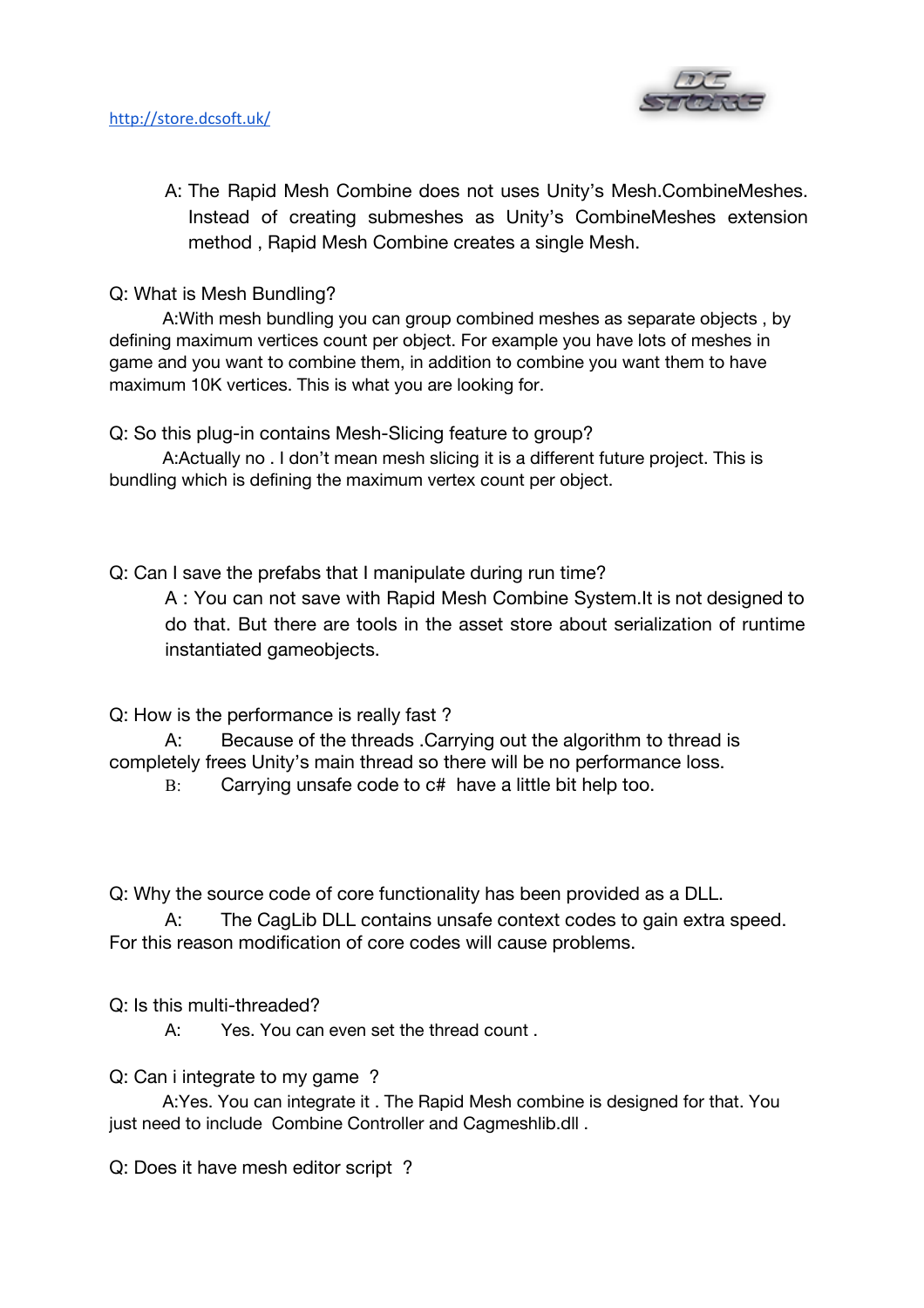

A:Yes, but you can not combine the gameobject before the game starts.

## 3. Demos & Videos

#### **Demos:**

Included with the package are three demo scenes displaying some of the capabilities of this plug-in. Some details to get you started are presented here:

#### **Bundling:**

This scene shows how to bundle meshes at run time.

#### **LayerTag:**

This scene shows how to gather resources using gameobject's layer and tag.

#### **Parent:**

This scene shows how to how gather resources from parent object.

#### **Videos:**

You can access all videos from :

<http://store.dcsoft.uk/RMC>

#### **Online docs:**

You can access all docs from :

<http://store.dcsoft.uk/Documentation>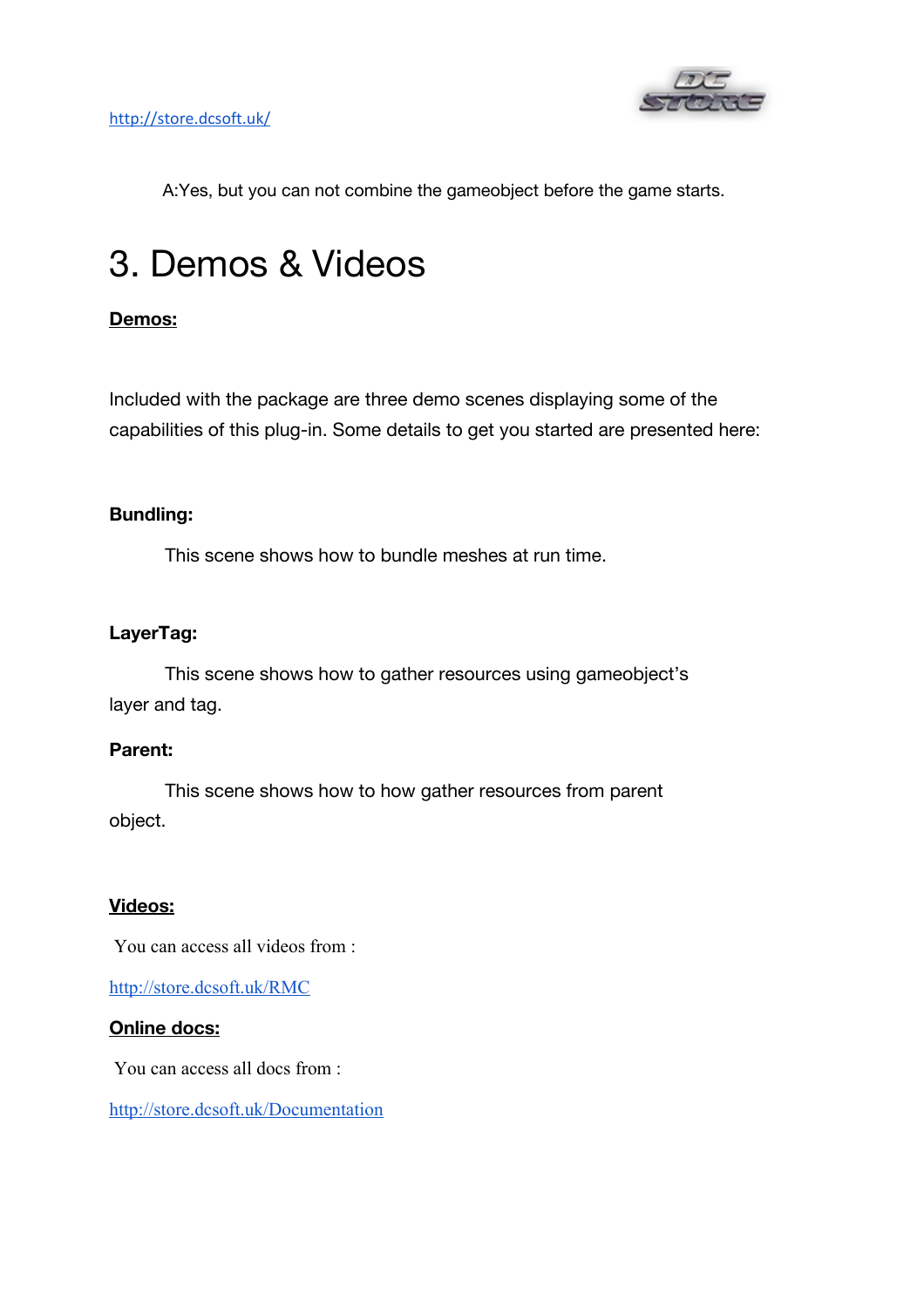

## 4. Package Contents & Setup

a)Scripts:

The scripts are listed as follows



InitScene.cs is the prefab creator script for this demo. You can delete it when you integrate Rapid Mesh Combiner with your project.

Extensions.cs is the extension methods scripts especially written for data wrappers widely used in CagLib.dll

The MeshAdapter.cs script has been used in Disconnected Strategy. The ThreadController is backbone of threading in this project.UnityCombine.cs in Tests folder is about comparing Unity's combine method with Rapid Mesh Combine.Validators.cs the validation library in this project.The CombineController.cs initializes threading and resources in scene. The Combine instance is the mapping between editor script RunTimeMeshCombiner.cs which has been shown below .

A Editor D C<sup>#</sup> RapidMeshCombiner.cs ChangeLog.txt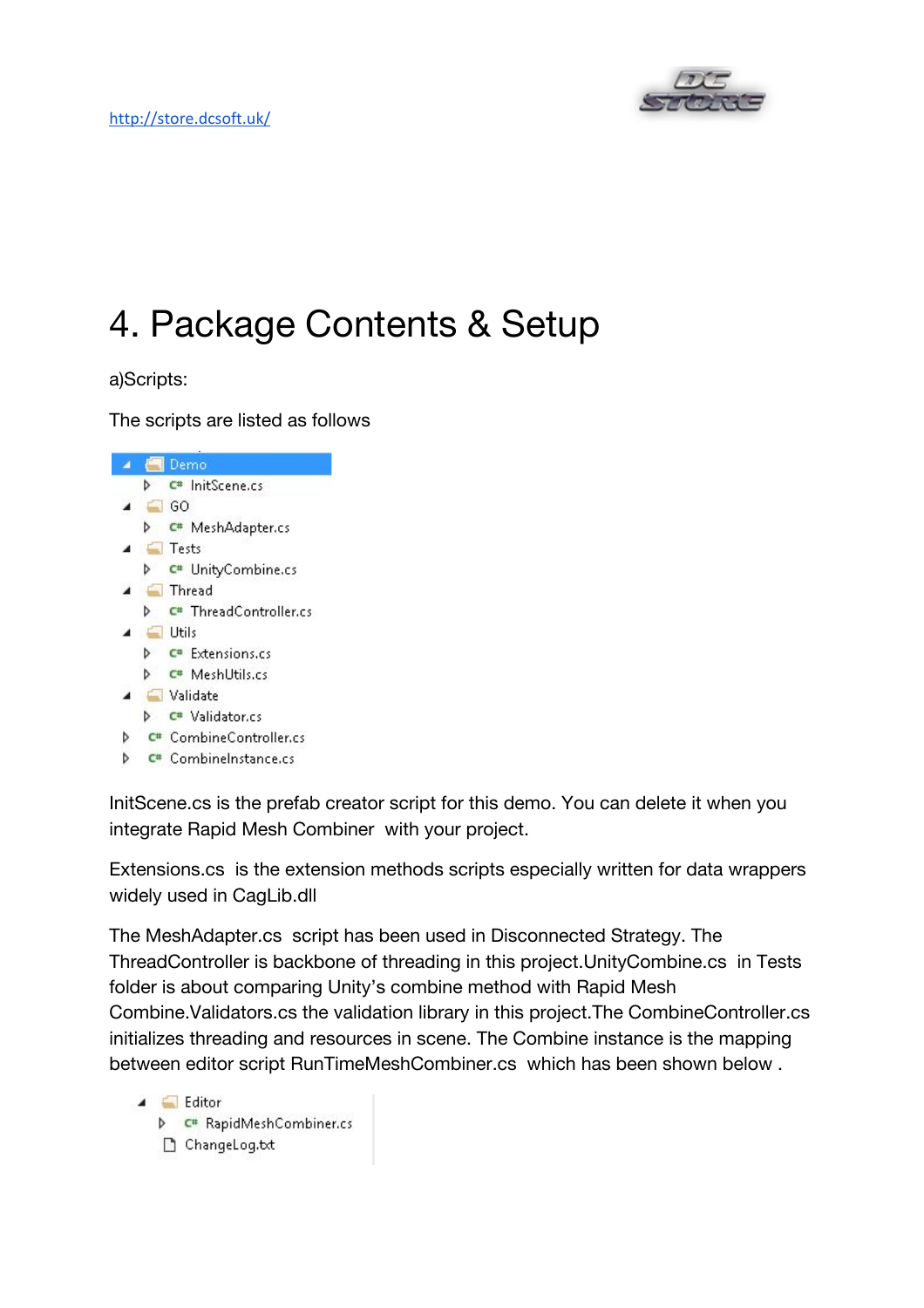

#### <http://store.dcsoft.uk/>

These wrappers carries the datas from Unity's main thread to parallel threads which are used by ThreadController.cs.

b)Properties of Editor Script:



Let's have a look at properties of editor script.

1)Combine Strategy :

There are two types of combine strategies Uniform and Disconnected.

- a) Uniform Strategy digests the meshes in a single thread which is parallel to Unity's main thread.
- b) The Disconnected Strategy eagerly calculates how much object is needed for completing the mesh combine operation. First creates the gameobjects then digests them with predefined thread count.

They are both fast and easy to implement feel free to use both of them.

2)Gather Strategy:

There three different types gathering resources using Unity Framework.

a)Get Components in Children :

Uses Unity's GetComponentsInChildren extension method. This is faster but you need to assign the target object .

Gather Strategy Get Components InChili+ -Target Gameobj None (Game Obje ©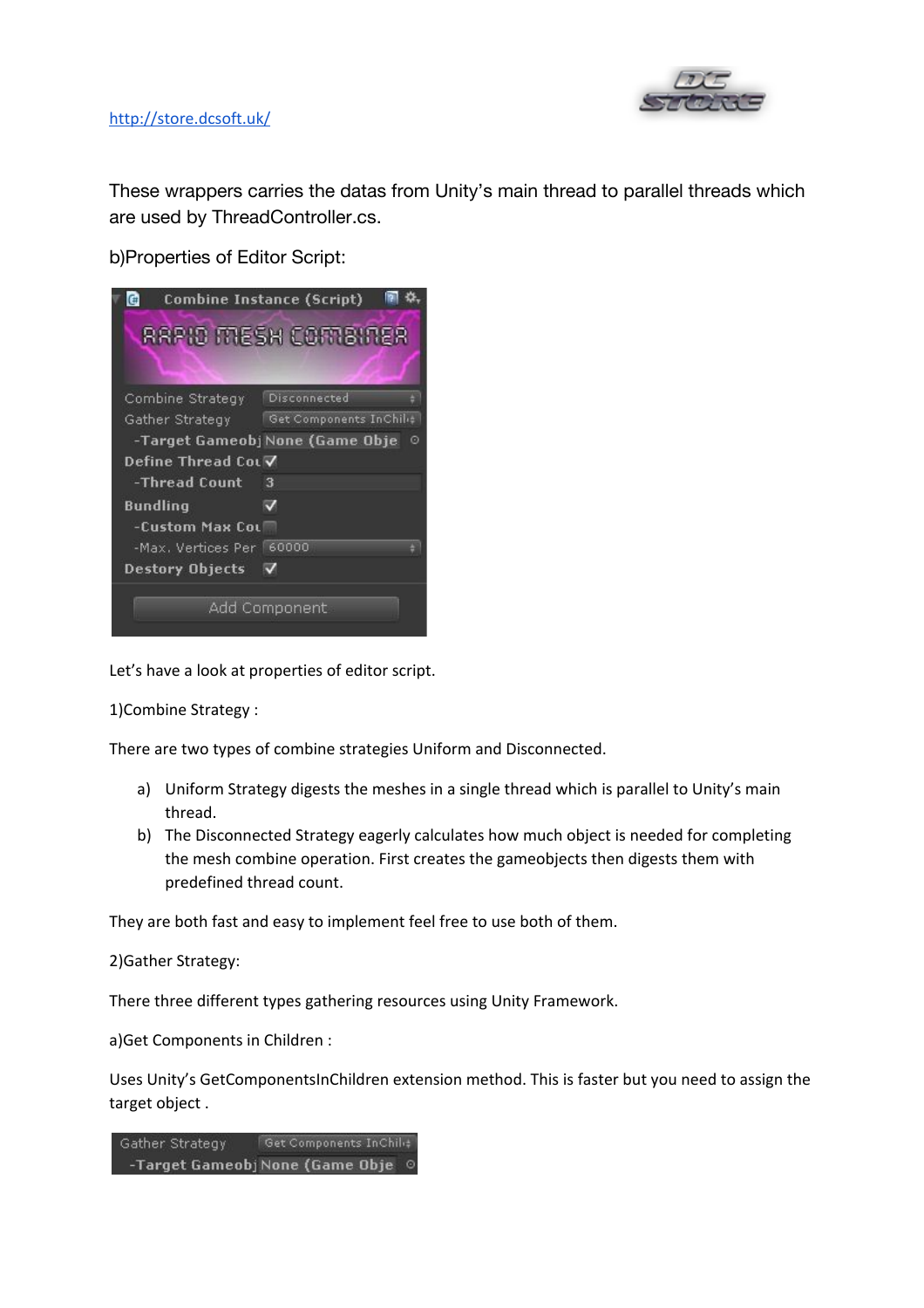

You need to assign the Target GameObject before the game starts because the objects which will be created in run time will be the child of this object.

b)Find GameObjects With Tag:

Uses Unity's FindGameObjectsWithTag extension method .

c)Find GameObjects With Layer:

Uses FindObjectsOfType<GameObject> method. And iterates through the results which match with the desired layer.

3)Define Thread Count :

You can just define thread count when you are using Disconnected Combine strategy othewise thread count will be forced to one .

#### 4) The Bundling Option:

This feature is Rapid Mesh Combiner's one of important features. With this you can limit allowed maximum vertices to combined gameobjects.

| <b>Bundling</b>           |  |
|---------------------------|--|
| -Custom Max Coul          |  |
| -Max. Vertices Per 160000 |  |

The Bundling is to define maximum vertices count for merged objects. For example if you have 100 gameobjects each of which has 3000 vertices. As a result you have 300.000 vertices . Unity's vertice limitation for an object is 65534 . So this 300,000 vertices will be combined into 5 different gameobjects with 65534 vertex count limit. If you define the maximum count using Bundling property to 10,000 vertices then you will have 30 game objects each of which has been bundled with 10,000 vertices.

\*Caution: The maximum vertices count defined in Bundling must be equal and greater than target gameobjects overall vertex count.Because there is no implementation of mesh split exists in this project , you just need to use exact count or multiples of it.

For instance if you have 100 objects with 100 vertices in scene and you want to bundle them with 90 vertices. You can not do this as the gameobjects meshes won't be splitted. So you need to use 100 and multiples of 100.

target>=x^n or target>=x\*n where x is the vertex count,n is positive integer.

#### 5)Destroy Objects:

With this option you can delete the gamobjects has been used in combine process. If not checked Rapid Mesh Combiner will hide used gameobjects by default.